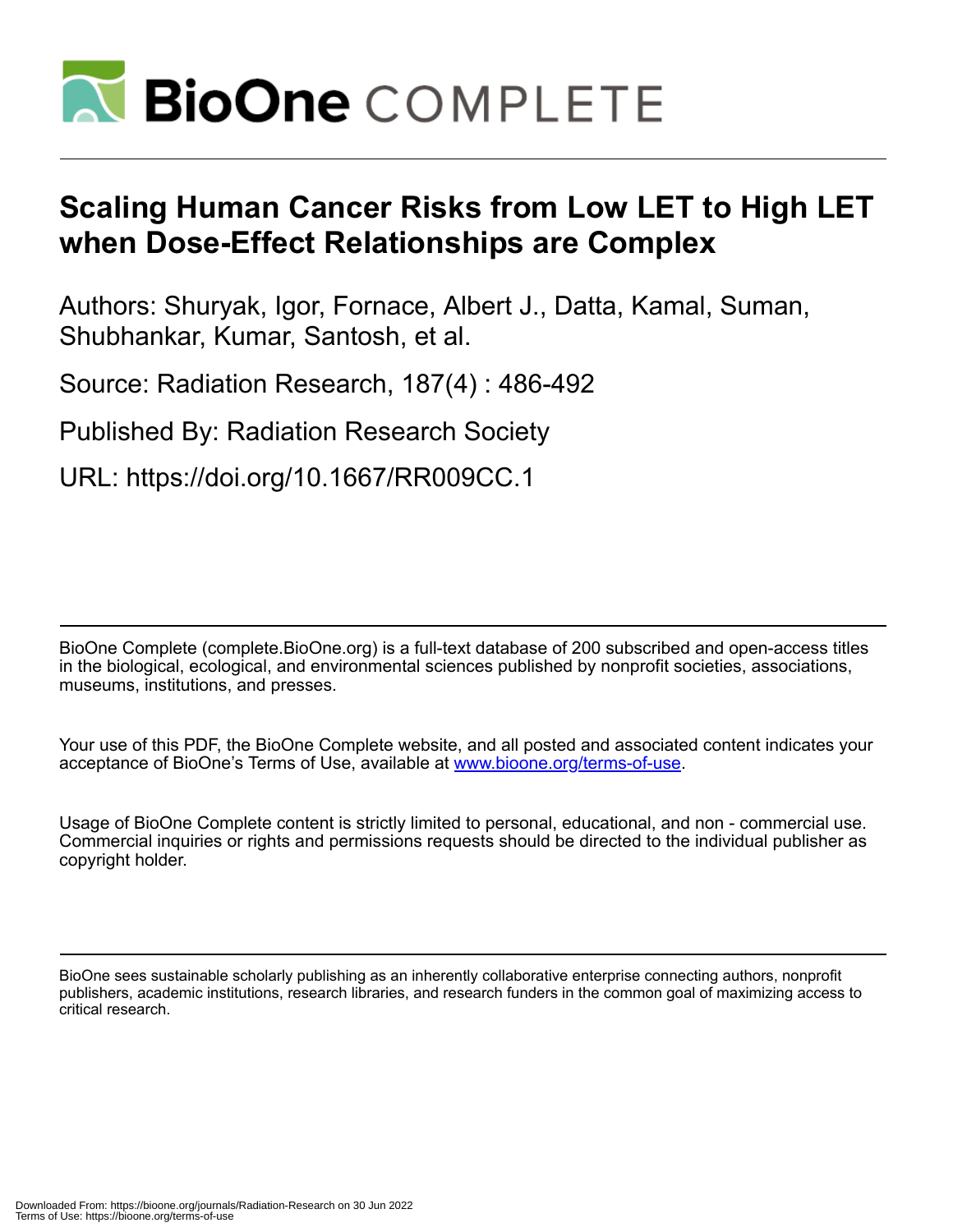## Scaling Human Cancer Risks from Low LET to High LET when Dose-Effect Relationships are Complex

Igor Shuryak,<sup>a,1</sup> Albert J. Fornace Jr.,<sup>b</sup> Kamal Datta,<sup>b</sup> Shubhankar Suman,<sup>b</sup> Santosh Kumar,<sup>b</sup> Rainer K. Sachs<sup>c</sup> and David J. Brenner<sup>a</sup>

<sup>a</sup> Center for Radiological Research, Columbia University, New York, New York; <sup>b</sup> Department of Biochemistry and Molecular and Cellular Biology, and Lombardi Comprehensive Cancer Center, Georgetown University, Washington DC; and <sup>c</sup> Departments of Mathematics and Physics, University of California, Berkeley, California

Shuryak, I., Fornace, A. J. Jr., Datta, K., Suman, S., Kumar, S., Sachs, R. K. and Brenner, D. J. Scaling Human Cancer Risks from Low LET to High LET when Dose-Effect Relationships are Complex. Radiat. Res. 187, 486–492 (2017).

Health risks from space radiations, particularly from densely ionizing radiations, represent an important challenge for long-ranged manned space missions. Reliable methods are needed for scaling low-LET to high-LET radiation risks for humans, based on animal or in vitro studies comparing these radiations. The current standard metric, relative biological effectiveness (RBE) compares iso-effect doses of two radiations. By contrast, a proposed new metric, radiation effects ratio (RER), compares effects of two radiations at the same dose. This definition of RER allows direct scaling of low-LET to high-LET radiation risks in humans at the dose or doses of interest. By contrast to RBE, RER can be used without need for detailed information about dose response shapes for compared radiations. This property of RER allows animal carcinogenesis experiments to be simplified by reducing the number of tested radiation doses. For simple linear doseeffect relationships,  $RBE = RER$ . However, for more complex dose-effect relationships, such as those with nontargeted effects at low doses, RER can be lower than RBE. We estimated RBE and RER values and uncertainties using heavy ion  $(^{12}C, ^{28}Si, ^{56}Fe)$  and gamma-rayinduced tumors in a mouse model for intestinal cancer  $(APC<sup>1638N/+</sup>)$ , and used both RBE and RER to estimate low-LET to high-LET risk scaling factors. The data showed clear evidence of nontargeted effects at low doses. In situations, such as the ones discussed here where nontargeted effects dominate at low doses, RER was lower than RBE by factors around 2.8–3.5 at 0.03 Gy and 1.3–1.4 at 0.3 Gy. It follows that low-dose high-LET human cancer risks scaled from low-LET human risks using RBE may be correspondingly overestimated.  $\circ$  2017 by Radiation Research Society

### INTRODUCTION

Long-distance/long-duration trips such as a Mars mission are expected to expose astronauts to densely ionizing high-LET radiations in the dose range totaling 0.3–0.5 Gy or more  $(1, 2)$ . These high-LET radiations consist of a wide variety of charged particles as well as neutrons, all with a broad range of energies. Human data quantifying high-LET radiation risks are very limited; consequently, to reliably estimate human health risks from space mission exposures it is necessary to appropriately scale the much better known low-LET (gamma ray or X ray) radiation risks to estimate high-LET heavy ion risks in humans.

Low-LET to high-LET scaling is typically based on experimental studies of radiation-induced carcinogenesis in mice (or other pertinent endpoints), sometimes augmented by corresponding *in vitro* studies, induced by gamma rays and appropriate high-LET radiations (3). The standard approach to analyzing such studies is to produce low-LET to high-LET scaling factors using the concept of relative biological effectiveness (RBE) (4, 5). RBE is defined as the ratio of doses of the two compared radiations (e.g. low and high LET) that will produce equal biological effects (3). This iso-effect-based RBE concept was introduced in 1931 by Failla and Henshaw (6) in the context of radiotherapy, to correct for the different biological effectiveness of X rays vs. gamma rays in producing either tumor control or radiation-induced side effects.

Since 1931, this iso-effect approach has been universally used to quantify the difference in biological effect between two types of radiation. While this approach is appropriate in a radiotherapeutic context where the goal is indeed to achieve equal effects of one radiation vs. another, it is less clear that this approach is optimal in the context of risk estimation for one radiation relative to another, where isoeffect is not directly relevant.

The goal of the current study is to investigate optimal methods for scaling low-LET to high-LET radiationinduced cancer risks. As we discuss below, when the dose-response relationships are simple, for example linear

<sup>&</sup>lt;sup>1</sup> Address for correspondence: Center for Radiological Research, Columbia University Medical Center, 630 West 168th St., VC-11- 235, New York, NY 10032; email: is144@cumc.columbia.edu.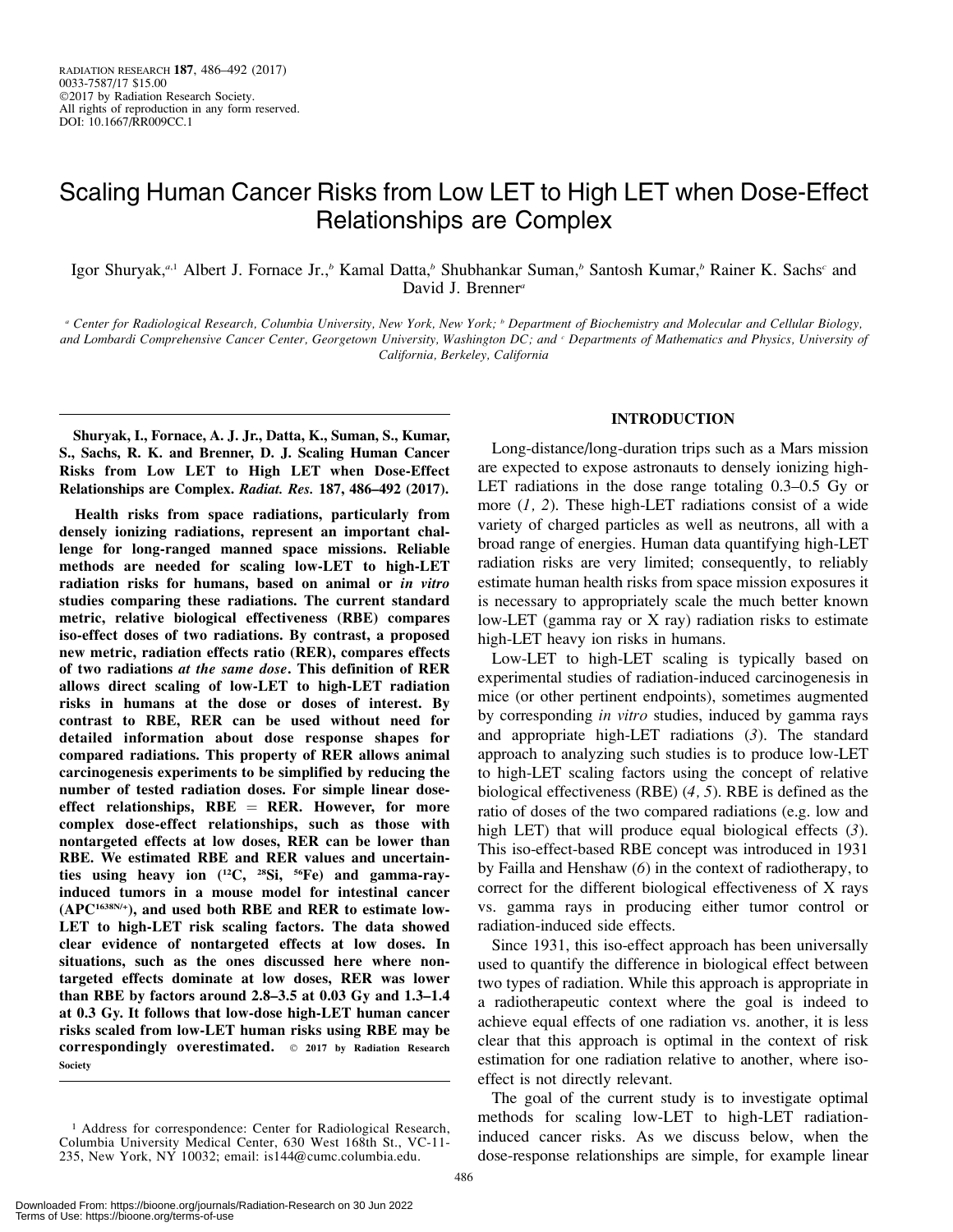with dose, there are no significant issues, and estimating an appropriate scaling factor based on in vivo or in vitro laboratory data is, at least in principle, simple to perform. However, it is now reasonably well established that doseresponse relationships for radiation-induced cancer are not simple, for example potentially reflecting a saturating doseresponse relationship at low doses, perhaps due to nontargeted effects, then a linear or upwardly curving linearquadratic response at intermediate doses, and then a downwardly curving dose response at higher doses, perhaps reflecting the effects of cell killing.

These different mechanisms typically result in a complex nonlinear dose-response relationship. In such cases, there are meaningfully different possible approaches toward estimating low-LET to high-LET cancer risk scaling factors, only one of which is use of RBE. As we show, these different approaches can result in numerically different estimated low-LET to high-LET cancer risk scaling factors, even when the same data set is used, and would thus result in different high-LET cancer risk estimates in humans.

To investigate alternative approaches to estimating low-LET to high-LET scaling factors in the context of a complex dose-response relationship, we use here a mechanistically motivated cancer risk model to analyze the carcinogenic effectiveness of heavy ions and gamma rays within a murine carcinogenesis data set. To estimate scaling factors from gamma rays to heavy ions we used: 1. the standard RBE approach; and 2. a new metric – the radiation effects ratio (RER) at a given dose.

#### MATERIALS AND METHODS

#### Mouse Carcinogenesis Data Set

The data set analyzed was radiation-induced intestinal tumorigenesis in APC<sup>1638N/+</sup> mice, as previously reported by Suman et al. (7). Male mice (females were also used in the experimental study, but for illustrative purposes we analyzed the male data only because they showed more tumors) were exposed at age 6 to 8 weeks to 12C ions (doses: 0.1, 0.5 and 2.0 Gy; energy: 290 MeV/n; LET: 13 keV/ $\mu$ m),  $28\text{Si}$  ions (doses: 0.1, 0.5 and 1.4 Gy; energy: 300 MeV/n; LET: 69 keV/ $\mu$ m) and <sup>56</sup>Fe ions (doses: 0.1, 0.5 and 1.6 Gy; energy: 1000 MeV/n; LET: 148 keV/µm) at the NASA Space Radiation Laboratory (NSRL) at Brookhaven National Laboratory. Mice were also exposed to gamma rays  $(0.1, 0.5, 1$  and  $2 Gy)$  using a  $137Cs$  source and control mice were sham irradiated. Twenty mice were used per radiation type/ dose.

#### Radiation-Dose-Response Model

The main assumptions of the radiation-dose-response model used here were described in previous publications (8, 9), as well as by other groups (10). The HZE-ion fluences, which produce the doses relevant for anticipated space missions are relatively low, and therefore many cell nuclei will not be directly "hit" during the mission  $(11)$ . Those which are hit, especially by ion track cores, can suffer severe DNA damage: e.g., complex and difficult to repair double-strand breaks. Such damage, often referred to as targeted effects, can kill cells or potentially transform them into a premalignant state (8, 9).

In addition, signals can be propagated from cells that were directly hit to nonhit bystander neighbor cells, resulting in these bystander cells potentially being switched to a stressed or ''activated'' state, and increasing the probability of these cells ultimately being transformed into a premalignant state  $(8, 9)$ . These processes are often referred to as nontargeted or bystander effects  $(8-10)$ .

Based on these concepts, we can write the mean number of tumors per mouse  $M(d)$  at radiation dose d as:

$$
M(d) = (c_1 + c_2 \times (1 - \exp[-c_3 \times d]) + c_4 \times d) \times \exp[-c_5 \times d]
$$
<sup>(1)</sup>

Here parameter  $c_1$  is the background tumor incidence. Parameter  $c_2$ is the maximum excess tumor incidence due to nontargeted effects. In other words, the nontargeted effects contribution saturates to this value at high doses. Parameter  $c_3$  is the dose-response slope (exponential) for nontargeted effects: it determines how quickly the nontargeted effects contribution approaches  $c_2$  as dose increases. Parameter  $c_4$  is the doseresponse slope for tumor induction by targeted effects. Parameter  $c_5$ relates to radiation-induced cell killing (i.e., cytotoxic effects).

Quadratic terms for tumor induction can in principle also be added to the model. The same can be done to cell killing by introducing a quadratic term into the exponential relationship so that the cell survival probability becomes determined by the commonly used linear-quadratic formalism. We performed preliminary calculations on the data using a model version which included quadratic terms for both tumor induction and cell killing, but these calculations showed that the presence of such terms was not supported by the current data set. Consequently, we proceeded with the analyses described below using the model described in Eq. (1), which is similar to the model used by Chang et al (10) in analyzing murine Harderian gland tumorigenesis by various high-LET radiations.

The error distribution around the mean  $M(d)$  from Eq. (1) was assumed (12) to be negative binomial (NB). Thus,  $P_{NB}(k)$ , the probability of observing  $k$  tumors in a mouse, can be written as

$$
P_{NB}(k) = \left(1/[r \times Q]\right)^{1/r} \times \left(M(d)/Q\right)^k \times \Gamma\left(k+1/r\right)/[\Gamma\left(1/r\right) \times k!],\tag{2}
$$

where  $Q = M(d) + 1/r$ ,  $\Gamma$  is the gamma function and r is the "overdispersion" parameter. If  $r \sim 0$ , there is no overdispersion and the variance and mean are equal, as in the Poisson distribution. On the other hand, if  $r > 0$ , then the variance becomes greater than the mean and the ratio of variance to mean increases as the mean increases.

#### Metrics for Comparing the Effects of Different Radiation Types: RBE and RER

The RBE is defined as the ratio of iso-effective doses for gamma rays vs. heavy ions  $(3, 6)$ . In the context of radiation carcinogenesis, RBE is the ratio of doses of two different radiations, which result in equivalent excess tumor yields, as schematized in Fig. 1A. RBE is easily interpretable, it has a long history of use  $(3, 6)$ , and it is convenient to use for simple dose responses such as linear or linear quadratic. When radiation effects saturate at high doses or decrease due to cell killing, RBE is sometimes impossible to calculate (Fig. 1A) because no gamma-ray dose (not even a large one) can produce an effect of the same magnitude as a given high-LET dose.

Alternatively, as schematized in Fig. 1B, a measure of the relative effectiveness for carcinogenesis by two different radiations can be generated by comparing the mean excess (i.e. radiation induced) tumors per exposed animal for one radiation vs. the other, at the same radiation dose. The key difference between this concept, which we term the radiation effects ratio, and the classical RBE is that the RER compares the effects of the two radiations at the same radiation dose. Thus, if the measured mean number of tumors at dose  $d$  is  $M(d)$ , and the (zero dose) control value is  $c_1$ , then the RER for ion I, relative to gamma rays, is defined as:

$$
RER_{I} = [M_{I}(d) - c_{1}]/[M_{\gamma}(d) - c_{1}] \tag{3}
$$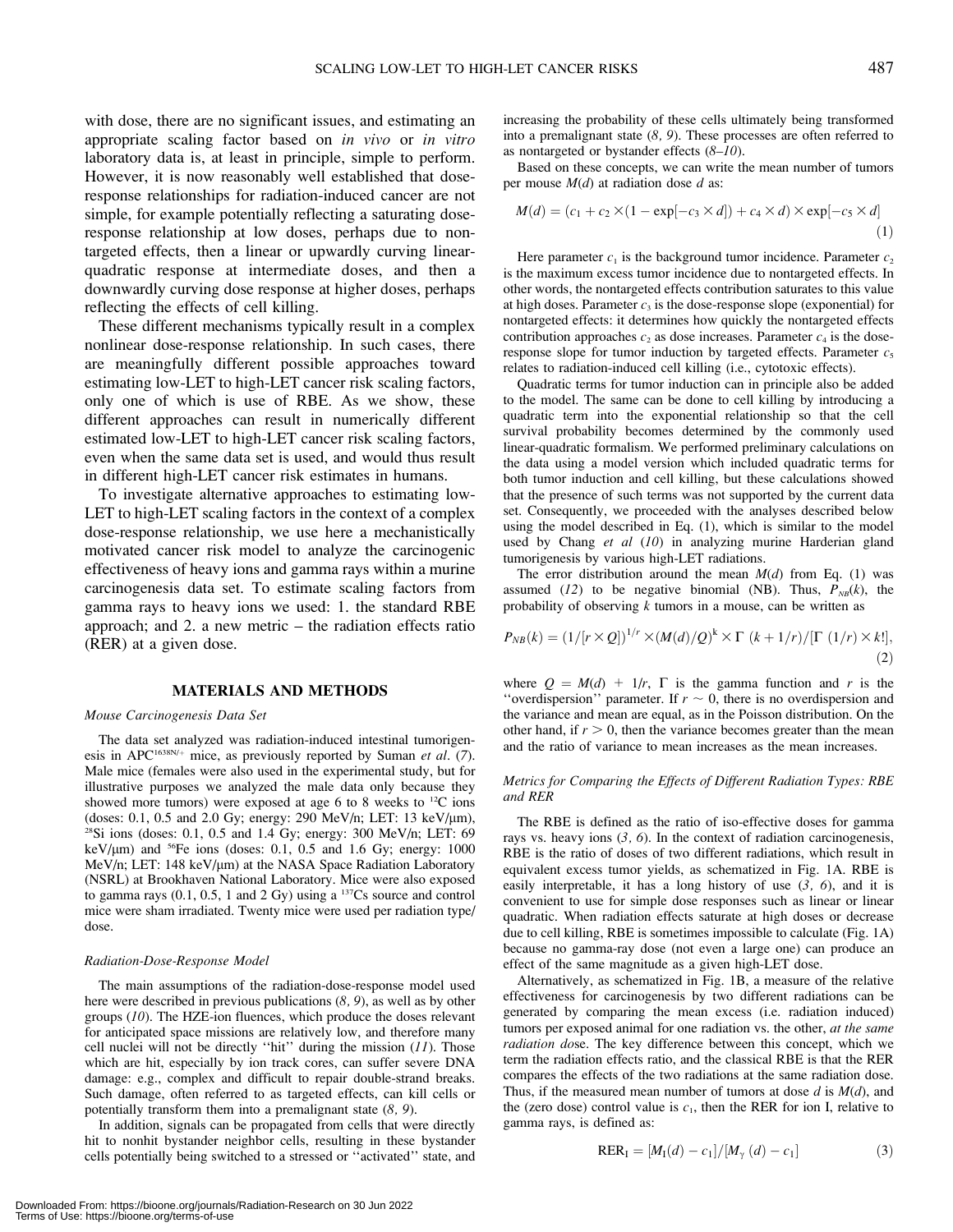

FIG. 1. Schematic comparison of two metrics for evaluating radiation effects: relative biological effectiveness (RBE, panel A) and radiation effects ratio (RER, panel B). The dose responses for tumors per animal from heavy ions (solid curves) and gamma rays (dashed curves) are hypothetical. As described in the main text, calculation of RBE involves a ''horizontal'' comparison of dose responses (arrows in panel A) to identify a gamma-ray dose which has the same effect as the selected heavy-ion dose. RBE is the ratio of iso-effective gamma-ray and heavy-ion doses. In some cases, (question marks in panel A) there may be no solution for RBE. By contrast, calculation of RER involves a ''vertical'' comparison of excess tumor yields from heavy ions and gamma rays (dashed vs. solid arrows in panel B) at the same dose.

The motivation for RER is similar to that of epidemiological radiation-effect metrics like excess relative risk [ERR; e.g., ref. (13)]: here the effects of different radiation types are ''vertically'' compared at the same radiation dose (Fig. 1B). This new approach is qualitatively distinct from RBE, which involves a ''horizontal'' comparison of iso-effective doses (Fig. 1A). RER can be estimated for any dose-response shape, even when dose-responses saturate (Fig. 1B) or turn downwards due to cell killing.

#### RESULTS

Graphical comparison of the model [Eq. (1)] fits and the data for intestinal tumor yields per mouse are shown in Fig. 2. The estimated model parameter values and uncertainties are shown in Table 1.

As shown in Fig. 2, the best-fit dose responses for the heavy ions, but not gamma rays, rose steeply in the dose region below 0.1 Gy and then at larger doses their slopes decreased. In the context of our model [Eq. (1)], nontargeted effects were the cause of this steep initial rise of the heavyion dose responses.

To assess whether inclusion of the nontargeted effects mechanisms was statistically justified on the basis of the data, we compared the fits for the full model [Eq. (1)] and for the reduced model without the nontargeted effects component [i.e., with  $c_2 = 0$  in Eq. (1)] using the standard Akaike information criterion approach (AICc) adjusted for sample size  $(14)$ . AICc values for the tested models were converted into strength of evidence values called Akaike weights (14); larger Akaike weights indicate higher support from the data. In the case analyzed here, the Akaike weights for the model without nontargeted effects were 0.881, 0.266, 0.007 and 0.014 for gamma rays, <sup>12</sup>C ions, <sup>28</sup>Si ions and 56Fe ions, respectively. Consequently, the targetedeffects-only model (i.e., without nontargeted effects) had very high support for gamma rays, weaker support for 12C ions and very low support for <sup>28</sup>Si and <sup>56</sup>Fe ions. Thus, a comparatively complex model for the heavy-ion dose response, i.e., including nontargeted effects, is supported by the HZE-ion data, a conclusion also reached by Chang et al. (10) analyzing heavy-ion-induced Harderian gland tumorigenesis.

The best-fit overdispersion parameter  $(r)$  was larger than zero for all tested ions, but could not be distinguished from zero with confidence for gamma rays (Table 1). In other words, the errors around the gamma ray data were consistent with the Poisson distribution, but for heavy ions an overdispersed negative binomial distribution produced better fits. This information allows more realistic uncertainties to be calculated for ion-induced effects (see below), compared with the commonly-used assumption of a Poisson distribution of tumors induced by all radiation types.

Based on the model fits summarized in Fig. 2 and Table 1, estimated RBE and RER values and corresponding 95% confidence intervals for each ion vs. gamma rays are shown in Fig. 3 and Table 2. The high RBE and RER values for all tested ions at low doses were caused by nontargeted effects, which were important for heavy ions, but not for gamma rays. Both RBE and RER values were highest for <sup>28</sup>Si and <sup>56</sup>Fe ions relative to carbon ions, and the effectiveness ordering of 28Si  $>$  <sup>56</sup>Fe  $>$  <sup>12</sup>C was the same for both RBE and RER.

Figure 4 shows the ratio of RBE to RER values for the three studied ions Because of the different shapes of the high-LET vs. low-LET dose-response curves in the current analysis, the estimated RER values were lower than estimated RBE values. These different RER values relative to RBE values directly translate into correspondingly different factors for scaling low-LET risks to high-LET risks, and thus correspondingly different high-LET human risk estimates.

It may be noted from Fig. 3 and Table 2 that the confidence intervals associated with the RER estimates are generally wider than those associated with the RBE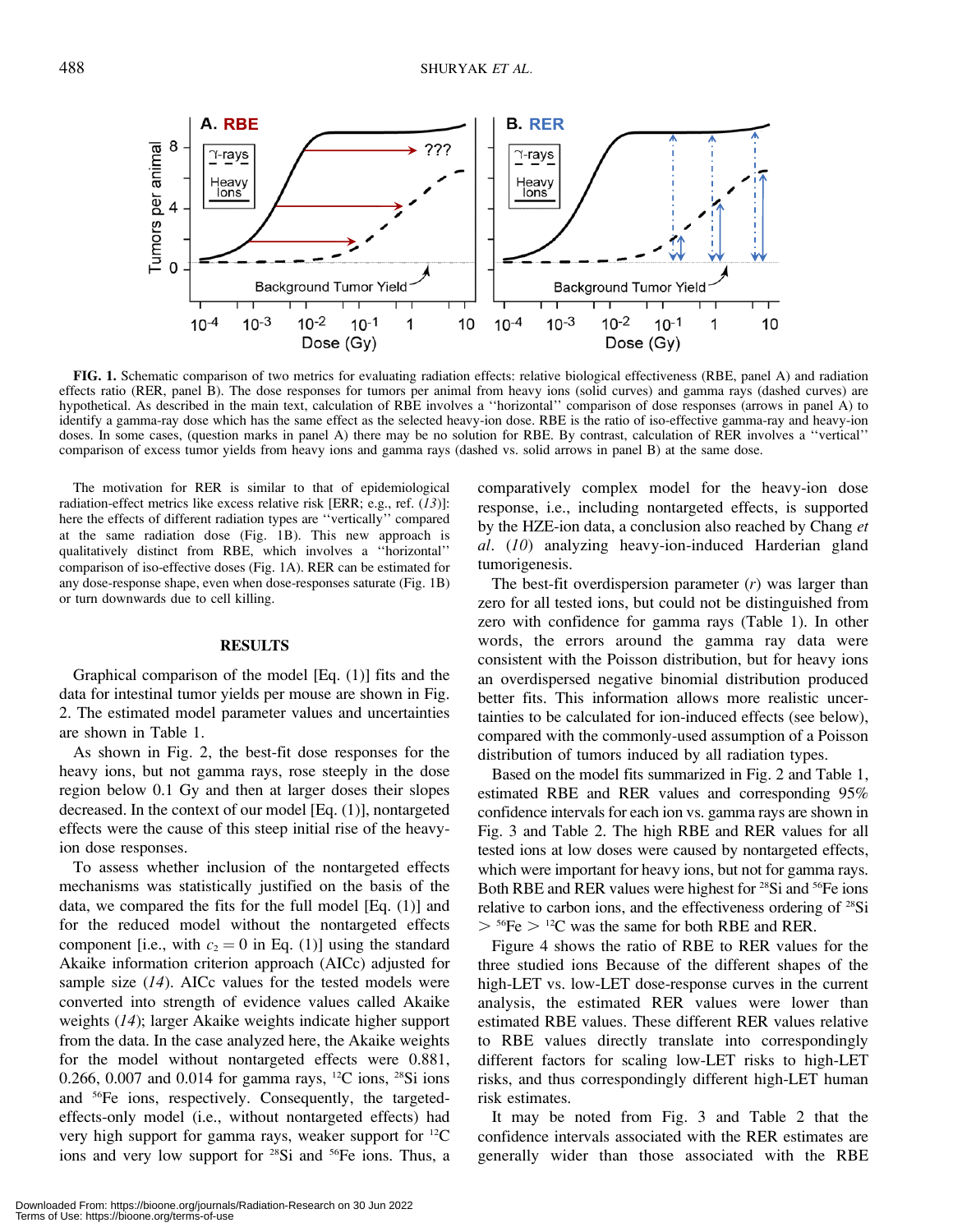

FIG. 2. Comparison of data (symbols) and model best fits (curves). Each symbol represents the number of intestinal tumors detected in an individual mouse.

estimates. Essentially this is because the experimental design of the original study was to optimize RBE estimates. As discussed below, an experimental design with the same number of mice but optimized for RER estimates would result in much narrower confidence limits for the RER estimates than the current design.

As an example of the application of RBE and RER based scaling metrics, we used the RBE and RER estimates calculated here (Table 2 and Fig. 3) based on mouse data to generate lifetime colon cancer risk estimates for a 40-yearold astronaut exposed, for example, to silicon ions. The low-LET-gamma-ray lifetime risks were derived from the National Cancer Institute's Radiation Risk Assessment Tool (RADRAT) (15), which implements models developed in the biological effects of ionizing radiation (BEIR VII report) (16). We multiplied the RADRAT low-LET risk estimates by the estimated RBE or RER values for <sup>28</sup>Si ions (Table 2 and Fig. 3) and propagated the corresponding relative errors to generate RBE-based and RER-based risk estimates and confidence limits for the 28Si ions.

| <b>TABLE 1</b><br>Best-Fit Model Parameter Values and 95% Confidence Intervals (CI) |                                    |                                      |                                           |                                      |  |  |  |  |  |  |
|-------------------------------------------------------------------------------------|------------------------------------|--------------------------------------|-------------------------------------------|--------------------------------------|--|--|--|--|--|--|
| Model parameter                                                                     | Gamma rays (95% CI)                | C ions $(95\% \text{ CI})$           | Si ions $(95\% \text{ CI})$               | Fe ions $(95\% \text{ CI})$          |  |  |  |  |  |  |
| Background tumors/mouse $(c_1)$                                                     | 3.40(3.00, 3.87)                   | 3.40(2.91, 3.87)                     | 3.40(2.91, 3.87)                          | 3.40(3.00, 3.87)                     |  |  |  |  |  |  |
| Maximum excess tumors/mouse from<br>nontargeted effects $(c_2)$                     | $0.48$ $(0.0, \infty)$             | 2.52(0.59, 3.66)                     | 4.70(2.71, 6.32)                          | $3.62$ $(1.76, 5.07)$                |  |  |  |  |  |  |
| Dose-response slope for nontargeted<br>effects $(c_3, Gy^{-1})$                     | $25.79(0.0, \infty)$               | 36.82 $(3.64, \infty)$               | 222.47 $(7.21, \infty)$                   | 222.34 $(6.98, \infty)$              |  |  |  |  |  |  |
| Dose-response slope for targeted effects<br>$(c_4, \text{ tumors/mouse/Gy})$        | 3.03(0.01, 9.48)                   | 3.47(2.09, 13.92)                    | 12.41 (9.46, 26.98)                       | 5.20 (3.49, 16.49)                   |  |  |  |  |  |  |
| Cell killing $(c_5, Gy^{-1})$<br>Over-dispersion parameter $(r)$                    | 0.0(0.0, 0.0)<br>0.026(0.0, 0.094) | 0.0(0.0, 0.0)<br>0.093(0.045, 0.164) | 0.0(0.0, 0.0)<br>$0.073$ $(0.037, 0.128)$ | 0.0(0.0, 0.0)<br>0.057(0.018, 0.116) |  |  |  |  |  |  |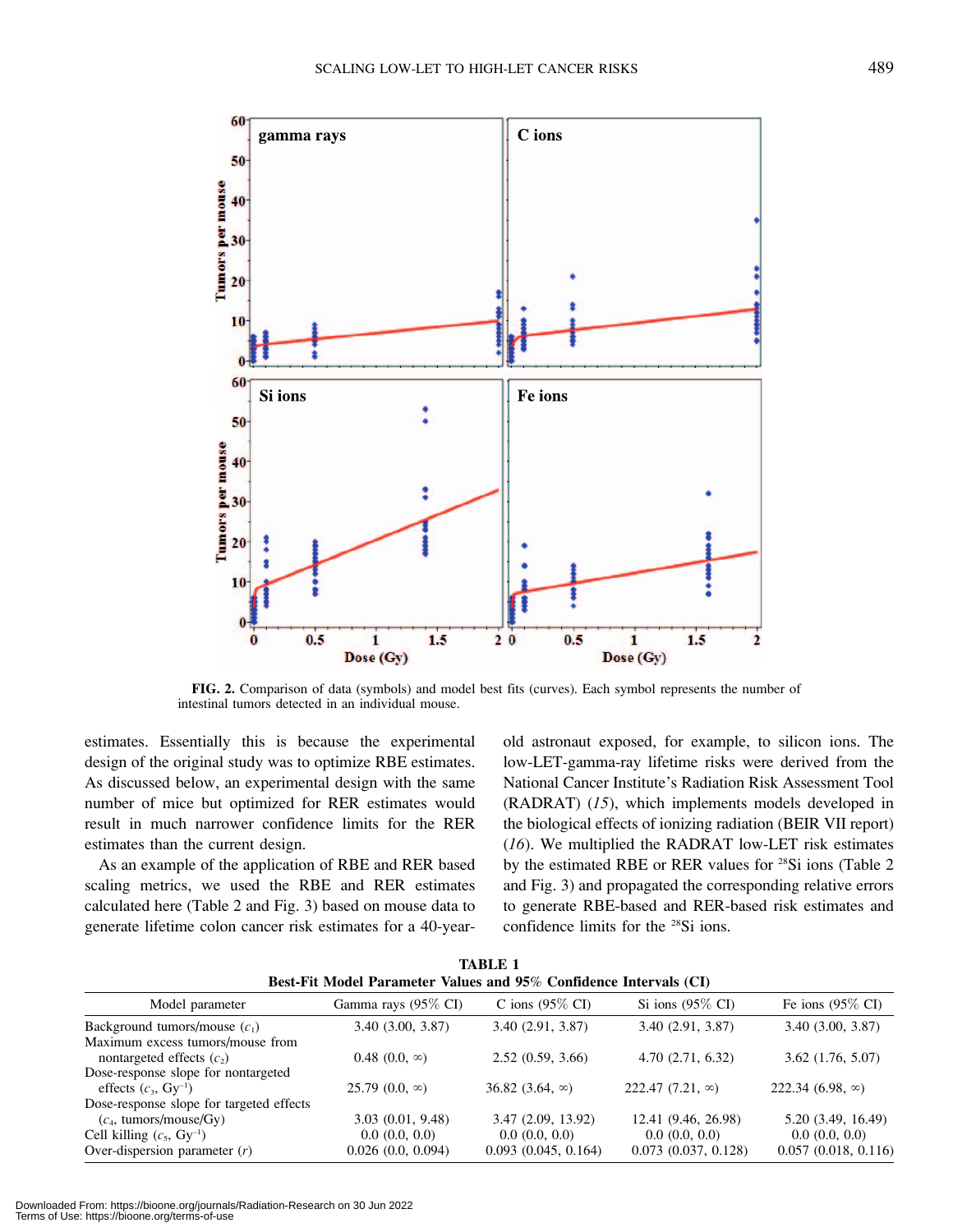

FIG. 3. RBE and RER estimates (solid curves) and 95% confidence limits (dashed curves), as function of radiation dose and radiation type.

In this particular example (though not of course in general) we are applying scaling information from mouse intestinal tumors to human colon cancers. The APC<sup>1638N/+</sup> mutant mouse is a well-established model for human colorectal cancer  $(17-19)$  and, in this case, both the order of tumorigenic effectiveness per unit dose as well as the dose-response shapes were similar for the mutant mouse intestinal vs. colon tumors (7).

The lifetime human colon cancer risk estimates are shown in Fig. 5, as scaled from human gamma-ray risks using both RBE and RER; upper 95% confidence limits are also shown. Because the RER estimates are smaller than the corresponding RBE estimates (Table 2 and Fig. 4), the estimated lifetime risks as estimated with the RER methodology are correspondingly smaller than those estimated using the RBE methodology.

|             | RBE for C ions |                |          | RBE for Si ions |                 |          | RBE for Fe ions |                 |         |  |
|-------------|----------------|----------------|----------|-----------------|-----------------|----------|-----------------|-----------------|---------|--|
| Dose $(Gy)$ |                |                | 95\% CIs |                 |                 | 95\% CIs |                 |                 | 95% CIs |  |
| 0.01        | 11.7           | 5.4            | 847.3    | 126.6           | 47.2            | 188.3    | 92.4            | 31.0            | 138.9   |  |
| 0.03        | 14.4           | 5.6            | 31.4     | 50.5            | 31.1            | 76.9     | 36.2            | 20.1            | 59.1    |  |
| 0.05        | 12.0           | 6.9            | 19.7     | <b>32.0</b>     | 22.5            | 48.0     | 22.4            | 13.3            | 36.3    |  |
| 0.10        | 7.7            | 4.1            | 10.7     | 18.0            | 12.9            | 26.7     | 12.1            | 7.3             | 19.4    |  |
| 0.30        | 3.4            | 2.4            | 4.5      | 8.7             | 6.9             | 11.7     | 5.2             | 3.6             | 7.7     |  |
| 0.50        | 2.5            | 2.0            | 3.3      | 6.9             | 5.4             | 9.2      | 3.8             | 2.9             | 5.4     |  |
|             |                | RER for C ions |          |                 | RER for Si ions |          |                 | RER for Fe ions |         |  |
| Dose $(Gy)$ |                |                | 95% CIs  |                 |                 | 95% CIs  |                 |                 | 95% CIs |  |
| 0.01        | 5.8            | 0.5            | 57.2     | 30.8            | 1.6             | 141.6    | 23.4            | 1.7             | 94.0    |  |
| 0.03        | 5.1            | 0.8            | 19.8     | 14.4            | 3.3             | 56.0     | 10.7            | 3.2             | 41.7    |  |
| 0.05        | 4.6            | 0.9            | 15.0     | 10.6            | 3.6             | 34.9     | 7.7             | 2.5             | 22.4    |  |
| 0.10        | 3.7            | 1.0            | 9.2      | 7.9             | 3.5             | 19.5     | 5.5             | 2.3             | 12.1    |  |
| 0.30        | 2.6            | 1.4            | 4.1      | 6.1             | 3.6             | 9.5      | 3.8             | 2.2             | 5.4     |  |
| 0.50        | 2.1            | 1.3            | 2.9      | 5.5             | 3.4             | 7.2      | 3.1             | 1.9             | 3.8     |  |

TABLE 2 Ion- and Dose-Dependent RBE and RER Estimates and 95% Confidence Limits (CI)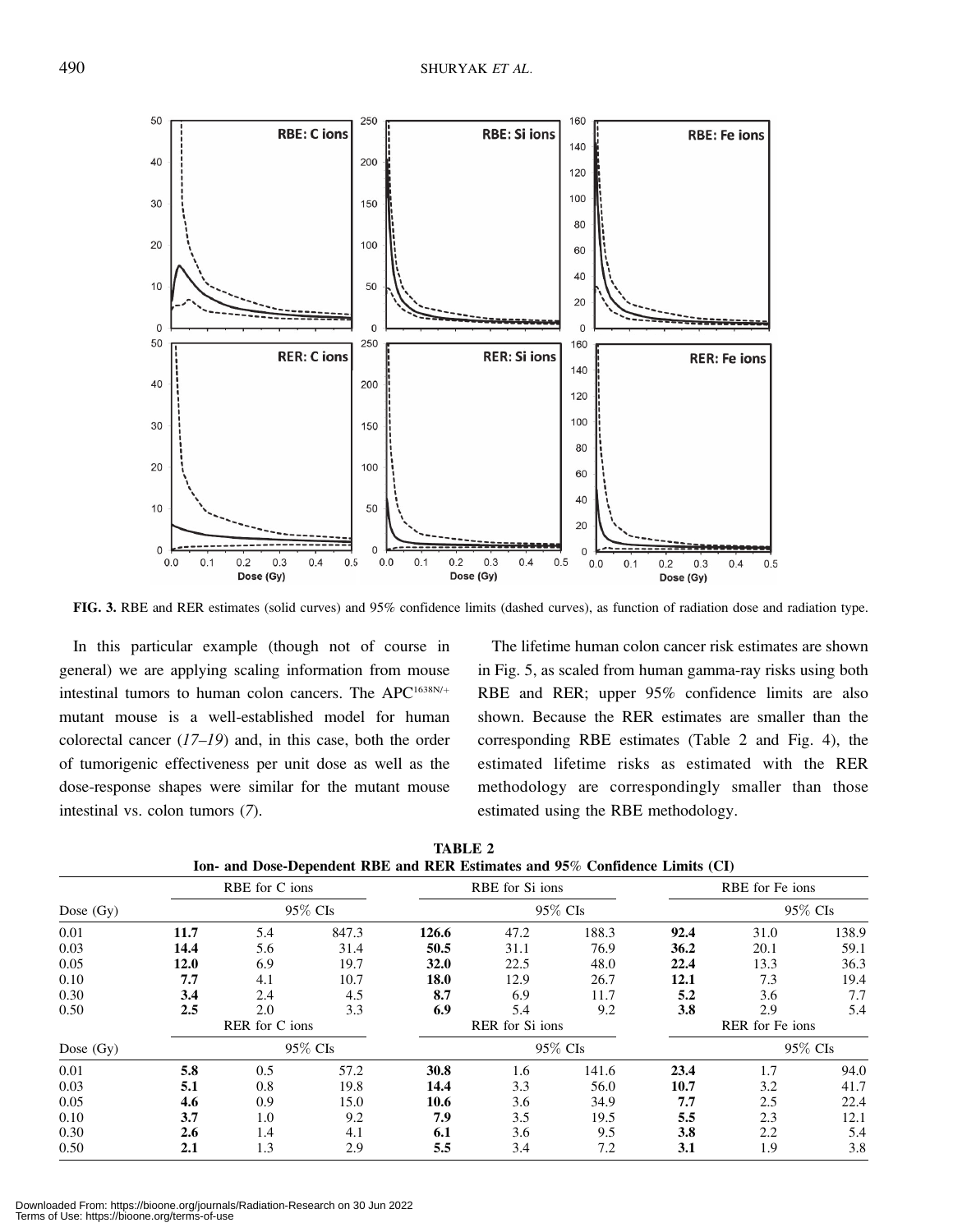![](_page_6_Figure_1.jpeg)

FIG. 4. Estimates of RBE/RER ratios as function of radiation dose and radiation type.

#### DISCUSSION

The goal of this study was to investigate different methods to use laboratory-based radiation-induced carcinogenesis data for scaling gamma-ray risks to human heavyion-radiation risks, at doses relevant for long-distance manned space missions  $(1, 2)$ . While the methodologies are obvious for simple (e.g. linear) dose-effect relationships, this is not so when the dose-effect relationship is complex. For example, for dose responses involving both targeted effects and nontargeted effects the appropriate methodologies are less clear.

As the input to this study we conducted a mechanistically motivated quantitative analysis of heavy-ion- and gammaray-induced intestinal carcinogenesis in a transgenic mouse system. Our dose-response model, which was used for data analysis, includes targeted effects and nontargeted effects for radiation-induced tumors; it was indeed complex in

![](_page_6_Figure_6.jpeg)

FIG. 5. Estimated lifetime 28Si-ion-induced colon cancer risk for a 40-year-old individual (sex averaged). Lifetime colon cancer risks induced by gamma rays (solid green curve) were estimated as described in the text and scaled to  $28$ Si ions based on RBE (solid blue curve) or based on RER (solid red curve). Dashed curves represent upper 95% confidence limits.

shape, with a rapid increase in radiation response at low doses  $(<0.1 \text{ Gy})$  due to nontargeted effects, followed by a slower increase at higher doses. We calculated conventional RBE values for the tested ions, and developed and applied a new methodology, RER, describing a different low-LET to high-LET scaling approach.

As shown in Fig. 1, RBE involves a ''horizontal scaling'' of high-LET vs. low-LET doses that result in the same level of risk. By contrast (see Fig. 1), RER involves a ''vertical'' scaling of high-LET vs. low-LET radiation-induced risks at the same dose. Because RER is defined as the ratio of radiation-induced tumors at the same dose, it allows direct scaling of low-LET to high-LET radiation risks at the dose of interest. Consequently, we expect that application of RER should, at least in principle, result in more accurate estimation of high-LET heavy-ion risks as compared with RBE.

The relationship between RER and RBE is of course determined by the shapes of the dose-response relationships for the high-LET and low-LET radiations. For example, consider the simple case where the dose responses for heavy ions and for gamma rays are linear; then  $RER = RBE$ . Now consider a scenario where cell killing causes the dose responses for both tested radiations to decrease at high doses; here RER and RBE are not equivalent often RER  $<$ RBE, given biologically plausible parameter values. A realistic low-dose scenario studied in this work is where the heavy-ion dose response has a dominant nontargeted response at low doses around and below 0.1 Gy; in this case RER  $\leq$  RBE (Fig. 4). As the dose increases and the relative significance of the nonlinear-nontargeted response diminishes, the difference between RER and RBE correspondingly decreases (Fig. 4).

Radiation effects ratio also has a number of practical advantages as compared with RBE. For example, the use of RER can lead to a more efficient experimental design for laboratory studies motivated to generate low-LET- to high-LET-risk scaling factors. Specifically, an experimental design motivated by RBE estimation requires the estimation of the shapes of dose-response relationships to identify isoeffective doses; such an experimental design requires acquiring data at a number of radiation doses. By contrast,